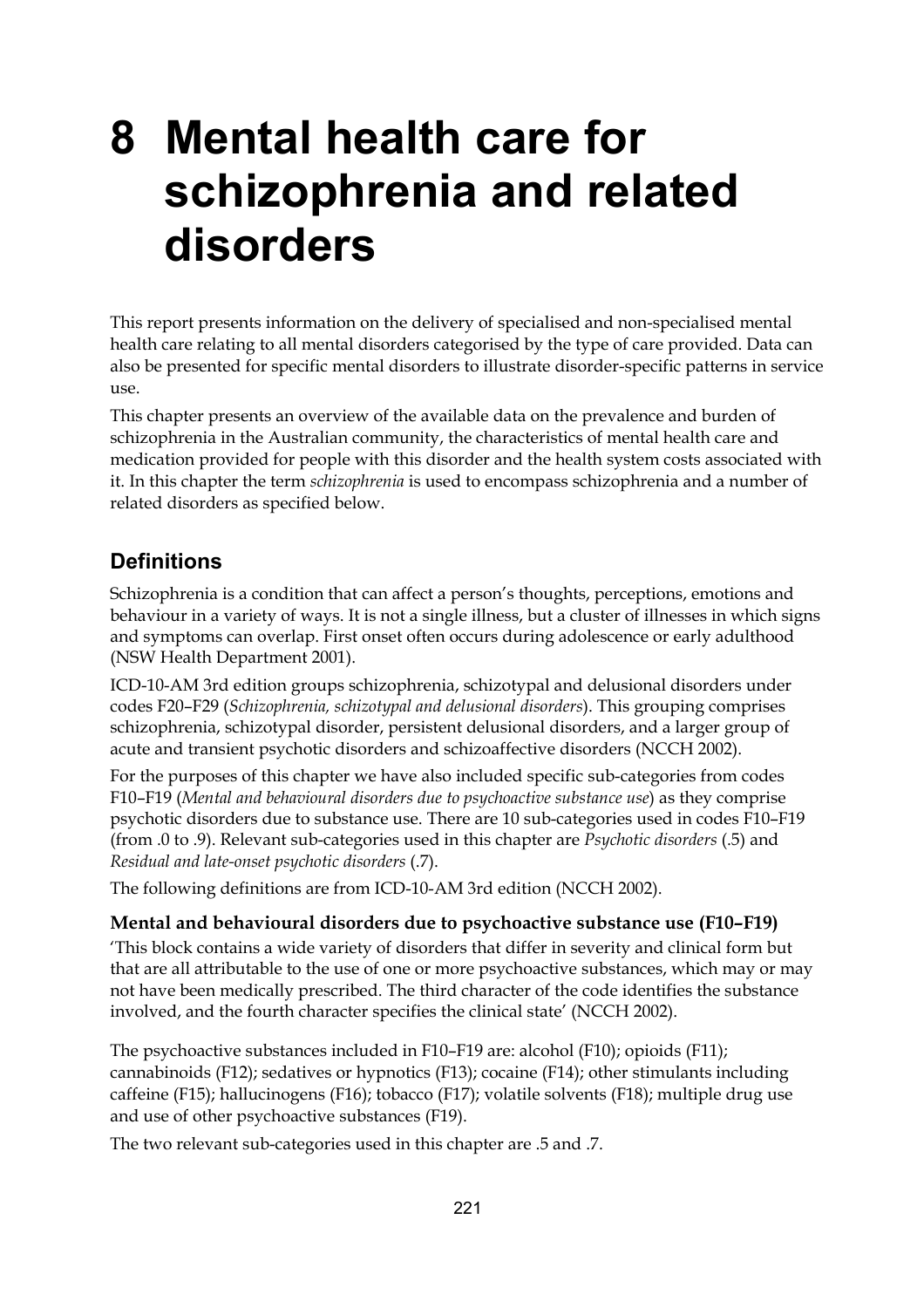## *Psychotic disorder (.5)*

'A cluster of psychotic phenomena that occur during or following psychoactive substance use but are not explained on the basis of acute intoxification alone and do not form part of a withdrawal state. The disorder is characterised by hallucinations (typically auditory, but often in more than one sensory modality), perceptual distortions, delusions (often of a paranoid or persecutory nature), psychomotor disturbances (excitement or stupor), and an abnormal affect, which may range from intense fear to ecstasy. The sensorium is usually clear but some degree of clouding of consciousness, though not severe confusion, may be present' (NCCH 2002).

## *Residual and late-onset psychotic disorder (.7)*

'A disorder in which alcohol- or psychoactive substance-induced changes of cognition, affect, personality, or behaviour persist beyond the period during which a direct psychoactive substance-related effect might reasonably be assumed to be operating. Onset of the disorder should be directly related to the use of the psychoactive substance' (NCCH 2002).

## **Schizophrenia (F20)**

'The schizophrenic disorders are characterised in general by fundamental and characteristic distortions of thinking and perception, and affects that are inappropriate or blunted. Clear consciousness and intellectual capacity are usually maintained although certain cognitive deficits may evolve in the course of time. The most important psychopathological phenomena include thought echo; thought insertion or withdrawal; thought broadcasting; delusional perception and delusions of control; influence or passivity; hallucinatory voices commenting or discussing the patient in the third person; thought disorders and negative symptoms' (NCCH 2002).

## **Schizotypal disorder (F21)**

'A disorder characterised by eccentric behaviour and anomalies of thinking and affect which resemble those seen in schizophrenia, though no definite and characteristic schizophrenic anomalies occur at any stage. The symptoms may include a cold or inappropriate affect; anhedonia; odd or eccentric behaviour; a tendency to social withdrawal; paranoid or bizarre ideas not amounting to true delusions; obsessive ruminations; thought disorder and perceptual disturbances; occasional transient quasi-psychotic episodes with intense illusions, auditory or other hallucinations, and delusion like ideas, usually occurring without external provocation. There is no definite onset and evolution and course are usually those of a personality disorder' (NCCH 2002).

## **Persistent delusional disorders (F22)**

'Includes a variety of disorders in which long-standing delusions constitute the only, or the most conspicuous, clinical characteristic and which cannot be classified as organic, schizophrenic or affective' (NCCH 2002).

## **Acute and transient psychotic disorders (F23)**

'A heterogeneous group of disorders characterised by the acute onset of psychotic symptoms such as delusions, hallucinations, and perceptual disturbances, and by the severe disruption of ordinary behaviour. Acute onset is defined as a crescendo development of a clearly abnormal clinical picture in about two weeks or less. For these disorders there is no evidence of organic causation. Perplexity and puzzlement are often present but disorientation for time, place and person is not persistent or severe enough to justify a diagnosis of organically caused delirium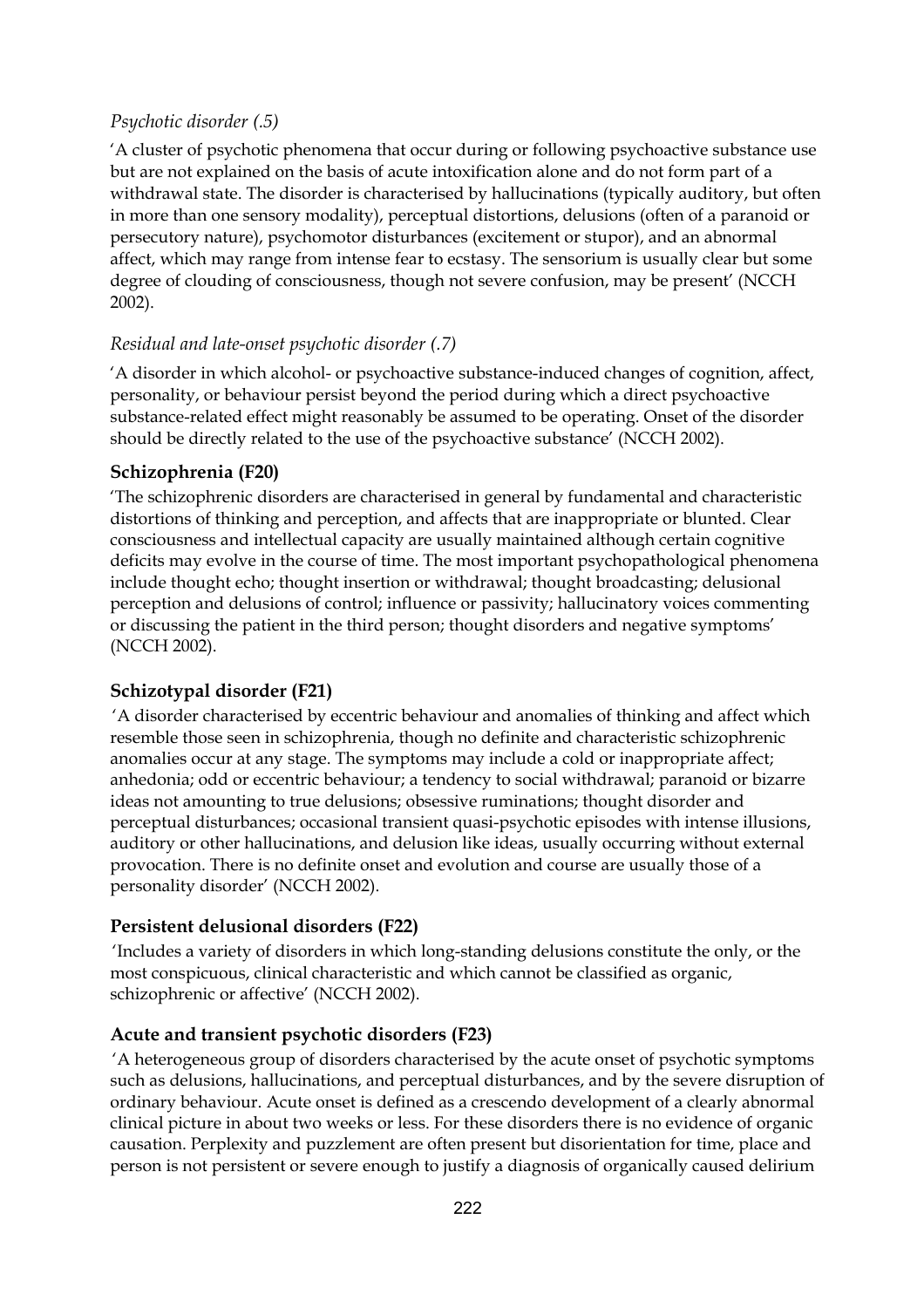(F05.-). Complete recovery usually occurs within a few months, often within a few weeks or even days' (NCCH 2002).

# **Induced delusional disorder (F24)**

'A delusional disorder shared by two or more people with close emotional links. Only one of the people suffers from a genuine psychotic disorder; the delusions are induced in the other(s) and usually disappear when the people are separated' (NCCH 2002).

# **Schizoaffective disorders (F25)**

'Episodic disorders in which both affective and schizophrenic symptoms are prominent but which do not justify a diagnosis of either schizophrenia or depressive or manic episodes' (NCCH 2002).

# **Other nonorganic psychotic disorders (F28)**

'Delusional or hallucinatory disorders that do not justify a diagnosis of schizophrenia, persistent delusional disorders, acute and transient psychotic disorders, psychotic types of manic episode, or severe depressive episode' (NCCH 2002).

# **Unspecified nonorganic psychosis (F29)**

'Psychosis not otherwise specified' (NCCH 2002).

# **Data sources and definitions for schizophrenia in this chapter**

Box 8.1 provides information on the source of the data on schizophrenia used in this chapter, the type of data used and the classification system used to define schizophrenia. The following is a summary of the classifications used to define schizophrenia in each of the data sources used in this chapter:

- o Hospital separations data and community mental health service contact data: based on the ICD–10–AM categories of *Schizophrenia, schizotypal and delusional disorders* (F20–F29) and *Mental and behavioural disorders (psychotic disorders and residual and late-onset psychotic disorders) due to psychoactive substance use* (F10–F19, for .5 and .7 sub-categories only).
- o Mortality data: based on the ICD–10 version of the above categories.
- o Health service expenditure data: based on the ICD–10 categories of *Schizophrenia, schizotypal and delusional disorders* (F20–F29) only.
- o The Low Prevalence (Psychotic) Disorders study: based on the ICD-10-AM codes *Schizophrenia, schizotypal and delusional disorders* (F20–F29) excluding *Schizotypal disorder* (F21) and *Induced delusional disorder* (F24). In addition, it also included mood disorders that contain psychosis, such as bipolar disorder and mania or severe depression with psychosis (relevant codes from F30–F33).
- o AIHW Burden of Disease and Injury in Australia study: based on the ICD–9 codes, which are similar, but not exactly equivalent, to codes F20–F29 in the ICD–10–AM.
- o The BEACH survey of general practice activity: based on the International Classification for Primary Care (ICPC–2). The codes used are similar, but not exactly equivalent to codes F20–F29 and codes F10–F19, for .5 and .7 sub-categories only in the ICD–10–AM.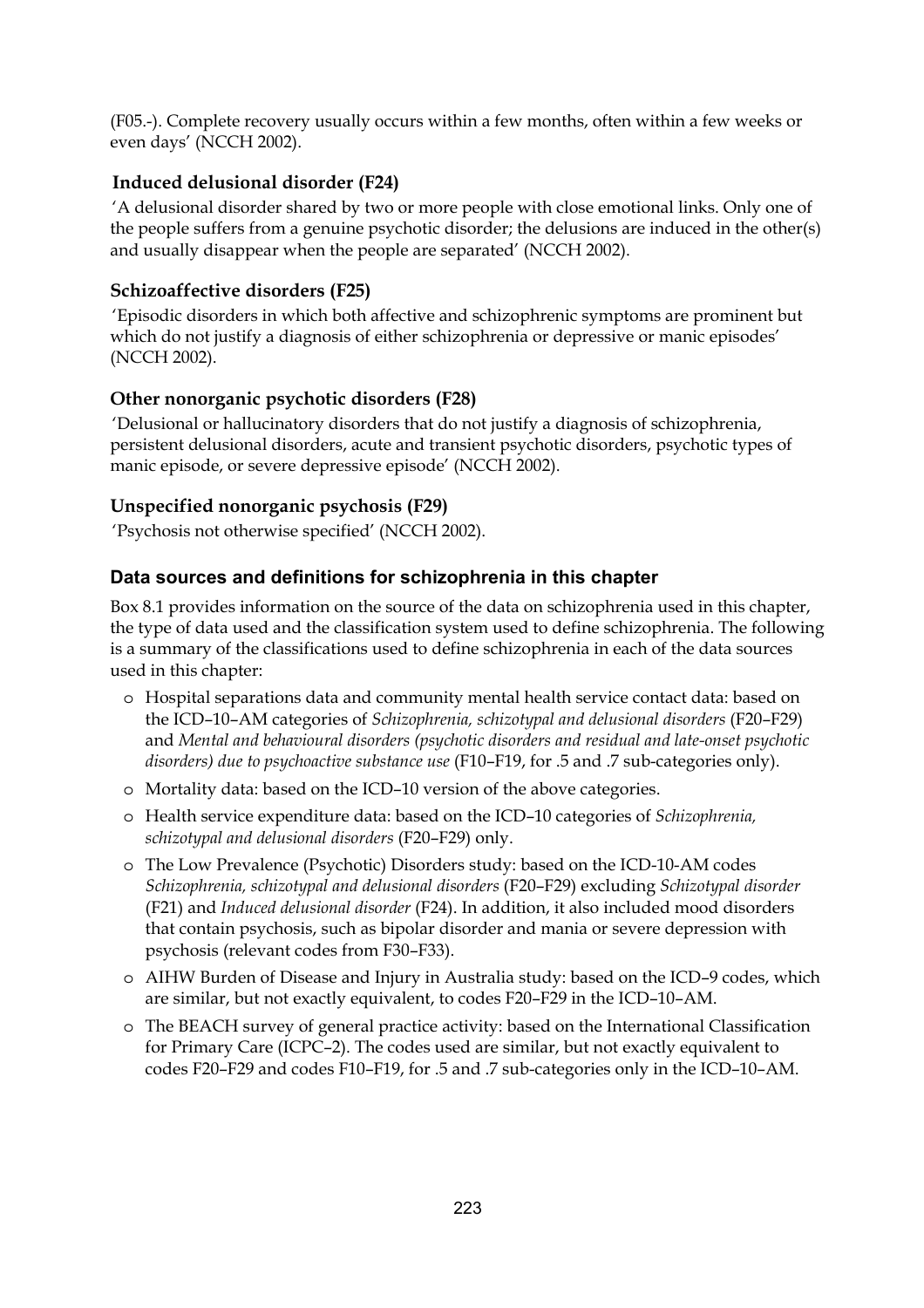## **Box 8.1: Schizophrenia data sources, type of data and classification system used**

| ABS National Survey of<br>Mental Health and<br>Wellbeing: Low<br>Prevalence (Psychotic)<br>Disorders Component | This study included people with psychotic disorders that could be classified using<br>the ICD-10-AM codes: Schizophrenia (F20); Schizoaffective disorders (F25);<br>Persistent delusional disorder (F22); Acute or transient psychotic disorder (F23);<br>Other and Unspecified non-organic psychotic disorder (F28, F29; Manic episode<br>with psychotic symptoms (F30.2); Bipolar affective disorder with psychotic<br>symptoms (F31.2, F31.5); Severe depressive episode with psychotic symptoms<br>(F32.3); or recurrent depressive disorder with psychotic symptoms (F33.3). For the<br>prevalence estimate reported in this chapter all of the above codes were used.              |
|----------------------------------------------------------------------------------------------------------------|------------------------------------------------------------------------------------------------------------------------------------------------------------------------------------------------------------------------------------------------------------------------------------------------------------------------------------------------------------------------------------------------------------------------------------------------------------------------------------------------------------------------------------------------------------------------------------------------------------------------------------------------------------------------------------------|
| <b>AIHW</b> National<br>Mortality Database                                                                     | Data on the underlying cause of death. Schizophrenia was defined as ICD-10 codes<br>Schizophrenia, schizotypal and delusional disorders (F20-F29); and Mental and<br>behavioural disorders due to psychoactive substance use (F10-F19) limited to<br>psychotic disorders or residual and late-onset psychotic disorders due to<br>psychoactive substance use (codes .5 and .7 only).                                                                                                                                                                                                                                                                                                     |
| AIHW Burden of<br>Disease and Injury in<br>Australia study                                                     | Data are disability-adjusted life years data (DALY). Schizophrenia was defined<br>using the ICD-9 code Schizophrenic disorders (295), which includes: Simple type<br>(295.0); Disorganised/hebephrenic type (295.1); Catatonic type (295.2); Paranoid<br>type (295.3); Acute-schizophrenic-like psychotic disorder (295.4); Latent<br>schizophrenia (295.5); Residual schizophrenia (295.6); Schizo-affective type<br>(295.7); Other specified types of schizophrenia (295.8); Unspecified schizophrenia<br>$(295.9)$ .                                                                                                                                                                  |
| <b>BEACH</b> survey of GPs                                                                                     | Data on encounters from the 2003-04 BEACH survey of GPs. Schizophrenia was<br>defined using the International Classification for Primary Care (ICPC-2) as codes:<br>P72 (Schizophrenia: Hebephrenic, catatonic, schizoaffective and schizophrenic<br>psychoses; Paranoia; Paranoid schizophrenia, reaction or state; Paraphrenia;<br>Schizophrenia; and Delusions); P15002 (Chronic alcohol abuse, Psychosis);<br>P15003 (Chronic alcohol abuse, Alcoholic brain syndrome); P15004 (Chronic<br>alcohol abuse, Dementia); P19004 (Drug abuse, Psychosis); P98003 (Psychoses not<br>otherwise specified, other Psychotic); P98004 (Psychoses not otherwise specified,<br>other Psychosis). |
| <b>AIHW National</b><br>Community Mental<br>Health Care Database                                               | Data are for service contacts in specialised mental health outpatient and<br>ambulatory community-based services. Schizophrenia was defined using the<br>ICD-10-AM codes Schizophrenia, schizotypal and delusional disorders<br>(F20-F29); and Mental and behavioural disorders due to psychoactive substance<br>use (F10-F19) limited to psychotic disorders or residual and late-onset psychotic<br>disorders due to psychoactive substance use (codes .5 and .7 only).                                                                                                                                                                                                                |
| <b>AIHW National</b><br>Hospital Morbidity<br>Database                                                         | Ambulatory-equivalent admitted-patient care data and hospital-admitted-patient<br>care data (separations and patient-days). Schizophrenia was defined using the<br>ICD-10-AM codes Schizophrenia, schizotypal and delusional disorders<br>(F20–F29); and Mental and behavioural disorders due to psychoactive substance<br>use (F10-F19) limited to psychotic disorders or residual and late-onset psychotic<br>disorders due to psychoactive substance use (codes .5 and .7 only).                                                                                                                                                                                                      |
| Health service<br>expenditure data                                                                             | Health service expenditure data by disease and injury categories for schizophrenia.<br>Schizophrenia was defined ICD-10-AM codes Schizophrenia, schizotypal and<br>delusional disorders (F20-F29).                                                                                                                                                                                                                                                                                                                                                                                                                                                                                       |

# **8.1 Prevalence**

Between September 1997 and January 1998, the University of Western Australia undertook the Low Prevalence (Psychotic) Disorders component of the ABS's National Survey of Mental Health and Wellbeing. This study aimed to examine the prevalence of psychotic disorders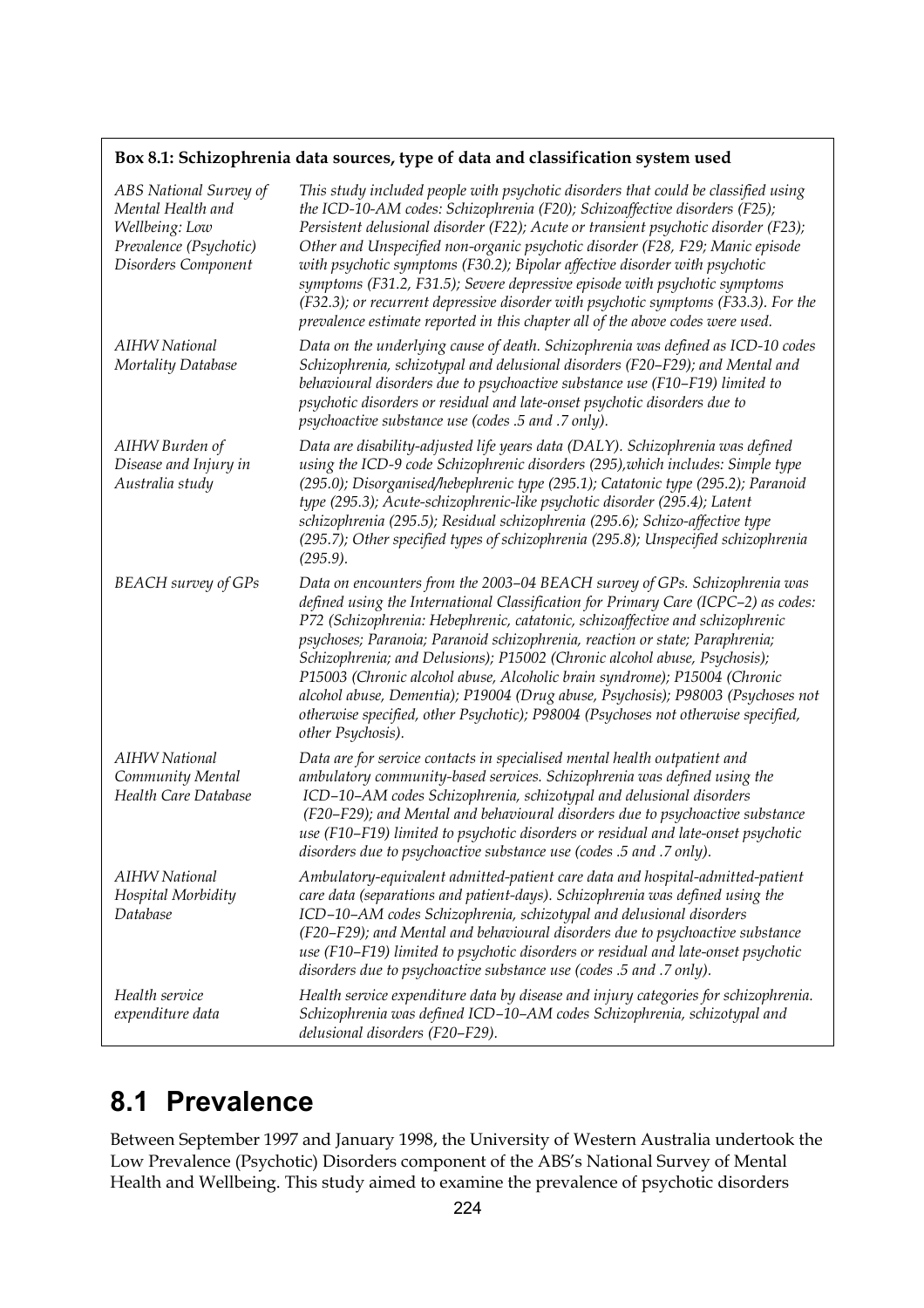among Australians aged 18–64 years. The first phase of the study involved conducting a systematic one-month census to identify people with a psychotic disorder who attended mental health services, such as hospitals and community clinics, in geographically defined areas of the Australian Capital Territory, Queensland, Victoria and Western Australia. Other relevant service providers and agencies, such as general practitioners, private psychiatrists, boarding houses and homeless shelters, were also approached and invited to participate in the study. In the second phase of the study, a sample of 980 persons were interviewed to obtain information on sociodemographic characteristics, symptoms, functioning in daily life activities, use of mental health and social services, and quality of life of adults with psychotic disorders.

This study found the treated prevalence of psychotic disorders in the adult urban population to be between 4 and 7 persons per 1,000, depending on the catchment area. Schizophrenia and schizoaffective disorders were reported for over 60% of the people identified with psychotic disorders (Jablensky et al. 1999).

# **Mortality**

In 2002, there were 73 deaths for which schizophrenia (ICD-10 codes F20–F29 and F10–F19 for 4th subdivisions of .5 and .7 only) was the underlying cause of death (43 deaths for males and 30 for females). Between 1997 and 2002, the age-standardised mortality rate for schizophrenia as the underlying cause of death remained between 0.4 to 0.5 deaths per 100,000 population, with the exception of a drop in 2000 to 0.2 per 100,000 population, mainly due to a drop in the rate for males (AIHW National Mortality Database). For males, the age-standardised mortality rate varied over this time from a high of 0.7 per 100,000 population in 1997 to a low of 0.2 in 2000. The rate was 0.5 in 2002. For females, the age-standardised mortality rate varied from a high of 0.3 per 100,000 population in 1997 and a low of 0.2 in 2002. Males were more than twice as likely as females to have schizophrenia as their underlying cause of death with an age-standardised mortality rate of 0.5 per 100,000 population and 0.3 per 100,000 population in 2002.

# **Burden**

In 1999, the *Burden of Disease and Injury in Australia* study attempted to measure and compare the burden for all diseases and injuries in Australia (AIHW: Mathers et al. 1999). The study used a health summary measure called a disability-adjusted life year, or DALY, developed by Murray and Lopez (1996). This measure was designed to combine the concept of years of life lost due to premature death with a concept of years of equivalent healthy life lost through disability. One DALY represents one lost year of healthy life whether through premature death or disability.

In this study, among the 75 leading causes of disease burden, schizophrenia was ranked 35th for males and 27th for females. It accounted for 0.7% (8,960) of total DALYs for males and 0.7% (8,728) of total DALYs for females (AIHW: Mathers et al. 1999). For persons with schizophrenia the years of healthy life lost (DALY) are almost completely due to the disability burden (98.7% for males and 98.2% for females) rather than to premature death (1.3% for males and 1.8% for females).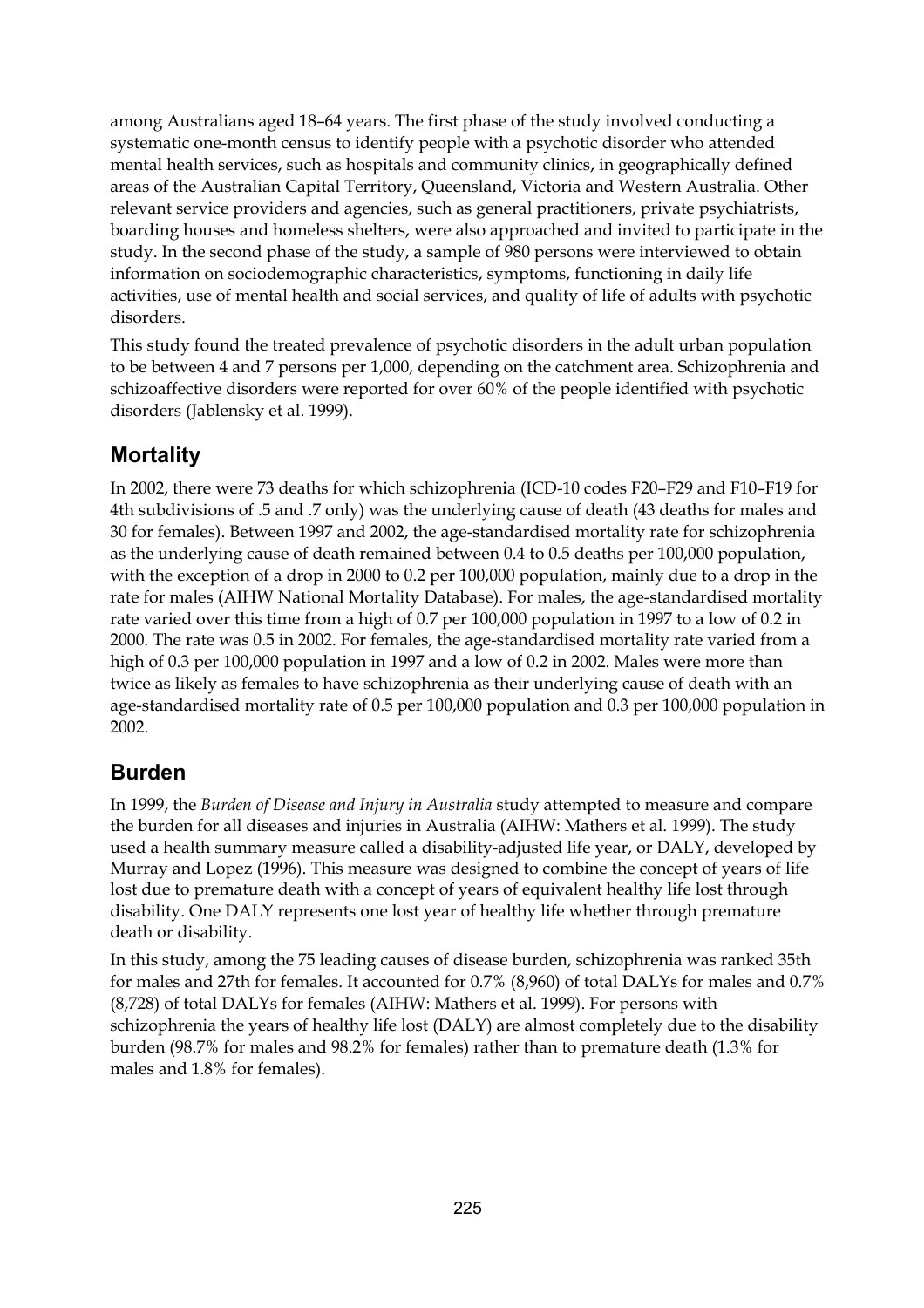# **8.2 Mental health care**

This section summarises the available data on the use of mental health-related services by people with schizophrenia.

# **Ambulatory mental health care**

The main source of data on ambulatory care for schizophrenia by general practitioners (GP) in Australia is the BEACH survey. The BEACH survey includes information on the reason for the patient visit (encounter), the problem that was managed, the medication that was prescribed, supplied or recommended and whether a referral was made.

Information on ambulatory care provided by private psychiatrists is available from Medicare and information on medications prescribed by private psychiatrists and non-specialists is contained in the PBS and RPBS data collections. However, these data were not available in time for inclusion.

# **General practice**

According to the Low Prevalence (Psychotic) Disorders component of the National Survey of Mental Health and Wellbeing, approximately 9% of the survey sample of people with a psychotic disorder such as schizophrenia who were using health services saw a GP during the census month (Jablensky et al 1999) (see Section 8.1). Figure 8.1 presents BEACH data on encounters where schizophrenia was managed and how this relates to other data collected for the encounter. In 2003–04, schizophrenia was managed at 0.5% of GP encounters. Since 1998–99, when the BEACH survey commenced, schizophrenia has consistently accounted for approximately 0.3% of all problems managed by GPs. Based on these data, it is estimated that there were approximately 289,000 visits to GPs that involved the management of schizophrenia in 2003–04, and approximately 290,000 visits in 2002–03.

Patients aged between 25–44 years (39.7%) and 45–64 years (33.7%) and patients who were male (54.6%) accounted for the greatest proportion of schizophrenia problems managed. Almost two thirds (64.7%) of GPs who took part in the BEACH survey were located in major cities, similarly the majority of problems relating to schizophrenia (58.5%) were managed by GPs who resided in these areas.

At 40.4% of encounters at which schizophrenia was managed, the patient reason for encounter (RFE) was prescription request. Schizophrenia was a patient RFE for 24.7% of encounters at which schizophrenia was managed and psychological follow-up was a patient RFE for 8.4% of these encounters.

Clinical treatments were used at a much lower rate for the management of schizophrenia problems (25.2%) than for all mental health-related problems (45.6%) (Table 3.11). These treatments included psychological counselling (13.0% of schizophrenia problems managed) and referrals to other health professionals (5.5%), most commonly to a mental health team  $(2.2\%)$ .

# **Outpatient services and community-based ambulatory mental health care**

Data on outpatient and community-based ambulatory services presented in this report are drawn from the National Community Mental Health Care Database (NCMHCD). The data quality concerns pertaining to this data collection are detailed in Chapter 3, Section 3.4 (e.g. the proportion of service contacts with no principal diagnosis reported).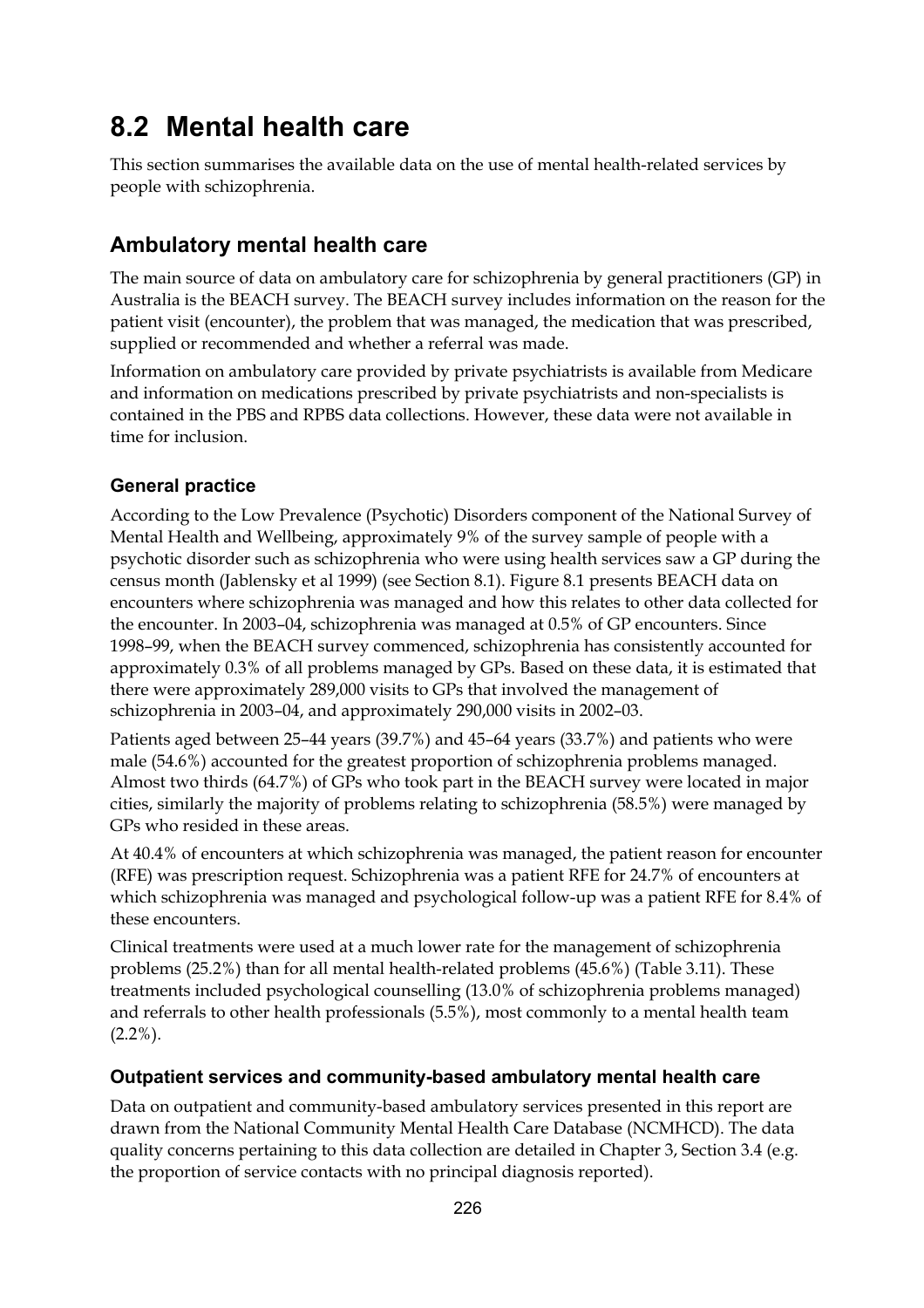In 2002–03, schizophrenia (ICD-10-AM codes F20–F29, or codes F10–F19 where the fourth digit was .5 or .7) was reported for 1.4 million service contacts (47.6%) provided by those ambulatory mental health services for which a principal diagnosis was reported.

Schizophrenia was more frequently reported for males (110.1 of service contacts with a schizophrenia diagnosis per 1,000 population) than for females (69.5 per 1,000 population) (Table 8.1). Patients in the 25–34 year age group had the highest rate of service contacts with a schizophrenia diagnosis (173.5 per 1,000 in this age group) followed by patients aged 35– 44 years (149.8 per 1,000).

Of those service contacts that were schizophrenia-related, 9.6% had a mental health legal status of involuntary. This proportion excludes Western Australia, which was unable to report mental health legal status for 2002–03. A small proportion of schizophrenia-related service contacts were for patients who identified as Aboriginal and/or Torres Strait Islander peoples (0.8%).

# **Ambulatory-equivalent admitted-patient care**

Figure 8.2 presents hospital separations that were considered equivalent to ambulatory mental health care (see Appendix 2) and where the patient's principal diagnosis was schizophrenia (ICD-10-AM codes F20–F29, or codes F10–F19 where the fourth digit was .5 or .7). In 2002–03, there were 8,950 separations with a principal diagnosis of schizophrenia with 7,592 psychiatric care days. Over two-thirds (66.7%) of separations with this principal diagnosis were in private hospitals and the majority of separations (95.3%) were for patients who received acute care. A small proportion of these separations were involuntary (3.9%).

Between 1998–99 and 2002–03, the number of these separations that were in private hospitals increased 53% (from 3,895 separations to 5,974) and those in public hospitals decreased by 13% (from 3,409 separations to 2,976) (Table 8.2).

The most common diagnosis in addition to a principal diagnosis of schizophrenia was *Problems related to lifestyle* (Z72); and the most common procedures performed were *Psychological/psychosocial therapies* (Block 1873) and *Other counselling or education* (Block 1869). The most commonly reported AR-DRG was *Mental health treatment same day without electroconvulsive therapy* (AR-DRG U60Z).

# **Medications used in ambulatory mental health care**

# **General practice**

Based on BEACH data in 2003–04, medications were prescribed or supplied for schizophrenia at a rate of 89.4 per 100 schizophrenia problem contacts. Olanzapine and fluphenazine decanoate were the medications most frequently prescribed for schizophrenia, at rates of 14.6 and 10.5 per 100 schizophrenia problem contacts, respectively (Figure 8.1).

Male patients were prescribed 91.2 medications per 100 schizophrenia problems managed by GPs compared with 87.0 per 100 for female patients. Persons aged between 25 and 44 years (41%) received the highest proportion of medications for schizophrenia prescribed by GPs.

# **Highly Specialised Drugs Program**

Under the Department of Health and Ageing's Highly Specialised Drugs Program (HSDP), the antipsychotic drug clozapine is provided to treat schizophrenia. In 2003–04, expenditure by HSDP on clozapine was \$30.9 million, 92.7% of which was supplied by public hospitals (Table 8.2). Information on the provision of clozapine is reported differently for public and private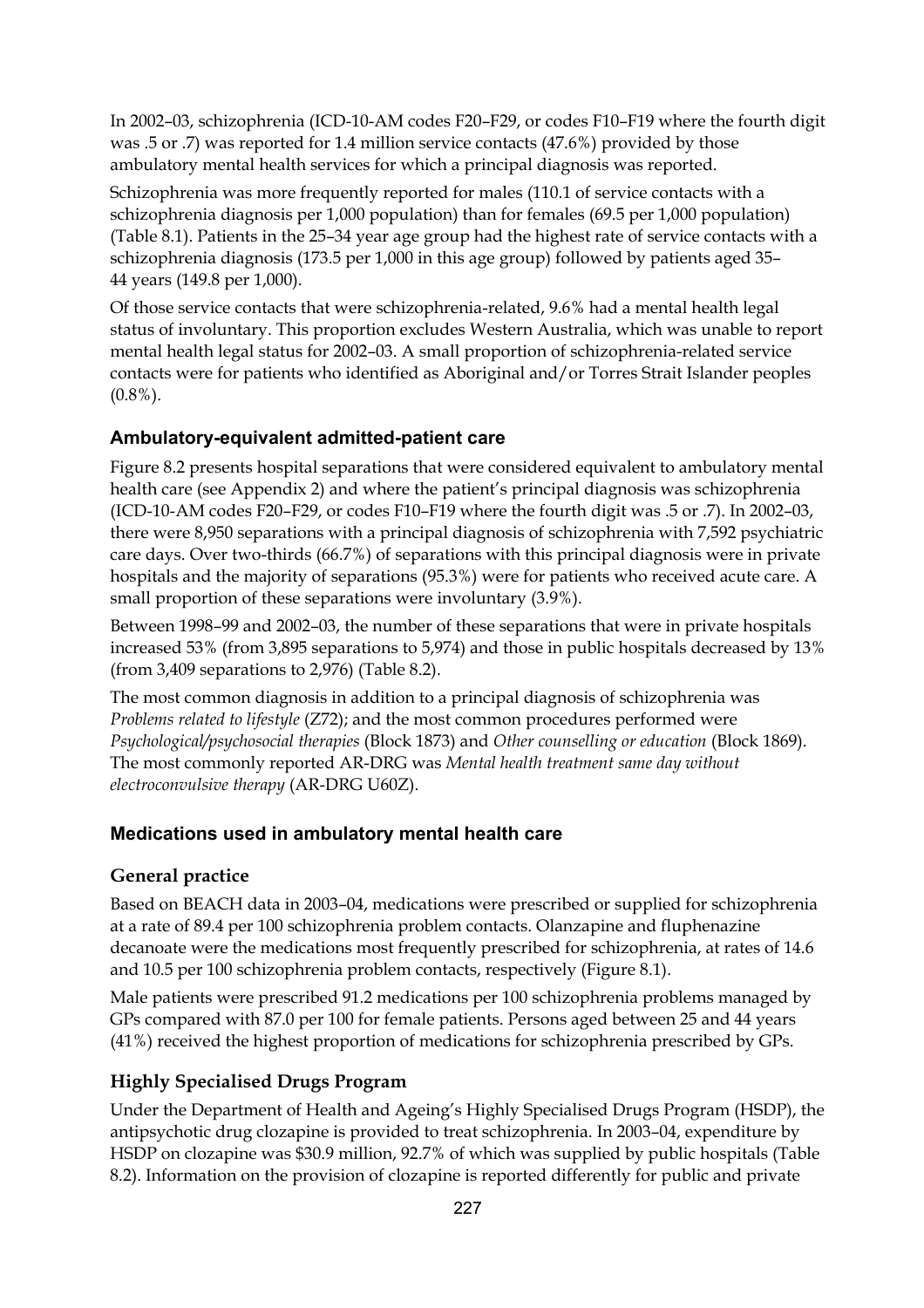hospitals. For 2003–04, private hospitals dispensed 7,846 prescriptions for clozapine and public hospitals provided 121,890 individual packs of this drug (Table 8.3). Figures in the HSDP show that patient numbers for clozapine increased from just over 5,000 in 1998–99 to approximately 9,000 in 2003–04.

# **Low Prevalence (Psychotic) Disorders survey**

According to the 1998 Low Prevalence (Psychotic) Disorders component of the National Survey of Mental Health and Wellbeing, a majority of the survey respondents with a diagnosis of schizophrenia used a typical (conventional or older) antipsychotic (61.4%) such as fluphenazine decanoate, almost one quarter used an atypical (newer) antipsychotic (34.9%) such as olanzapine or clozapine, and 16.4% used an antidepressant (DHA 2002). Respondents may have used more than one medication at a time so percentages are not additive.

# **Hospital admitted patient care**

Figure 8.3 describes available data for mental health-related separations that were not considered equivalent to ambulatory mental health care and for which the patient's principal diagnosis was schizophrenia (ICD-10-AM codes F20–F29, or codes F10–F19 where the fourth digit was .5 or .7). In 2002–03, there were 43,826 separations with a principal diagnosis of schizophrenia with 1,072,393 psychiatric care days. The majority of separations (96.7%) were for patients who received acute care. Almost half of the separations were involuntary (45.6%).

Separations with a principal diagnosis of schizophrenia (ICD-10-AM codes F20–F29, or codes F10–F19 where the fourth digit was .5 or .7) accounted for 35,694 (31.6%) mental health-related separations with specialised psychiatric care and 8,132 (10.3%) of those separations without specialised psychiatric care.

The most common diagnosis in addition to a principal diagnosis of schizophrenia was *Problems related to lifestyle* (Z72), while the most common procedures performed were *Generalised allied health interventions* (Block 1916) and *Cerebral anaesthesia* (Block 1910). The most commonly reported AR-DRG was *Schizophrenia disorders with mental health legal status* (AR-DRG U61A).

The total number of mental health-related separations, including ambulatory-equivalent separations, with a principal diagnosis of schizophrenia increased from 43,896 in 1998–99 to 52,776 in 2002–03 (Table 8.4), with 86% of the increase in public acute hospitals. However the number of patient-days decreased (1,153,361 in 1998–99 to 1,140,220 in 2002–03). The number of same-day separations (excluding ambulatory-equivalent) in public acute hospitals rose 68% during this period (from 2,255 to 3,792) and 135% in private hospitals (from 113 to 265), but, for public psychiatric hospitals this number decreased 76% (from 503 to 121).

# **8.3 Health service expenditure for schizophrenia**

For health service expenditure, a detailed analysis by disease and injury categories, including mental health, was undertaken for 1993–94 and 2000–01 (AIHW 2004b). Note that data for hospital services expenditure have been adjusted to take into account the impact of long-stay patients on annual expenditure figures.

For 2000–01, it was estimated that health care expenditure for schizophrenia (ICD-10–AM codes F20–F29) was \$709 million (1.3% of recurrent health expenditure) (Table 8.5). (This expenditure excludes community mental health expenditure, as it was not able to be allocated to the different mental health disorders.) The majority of this \$709 million expenditure was for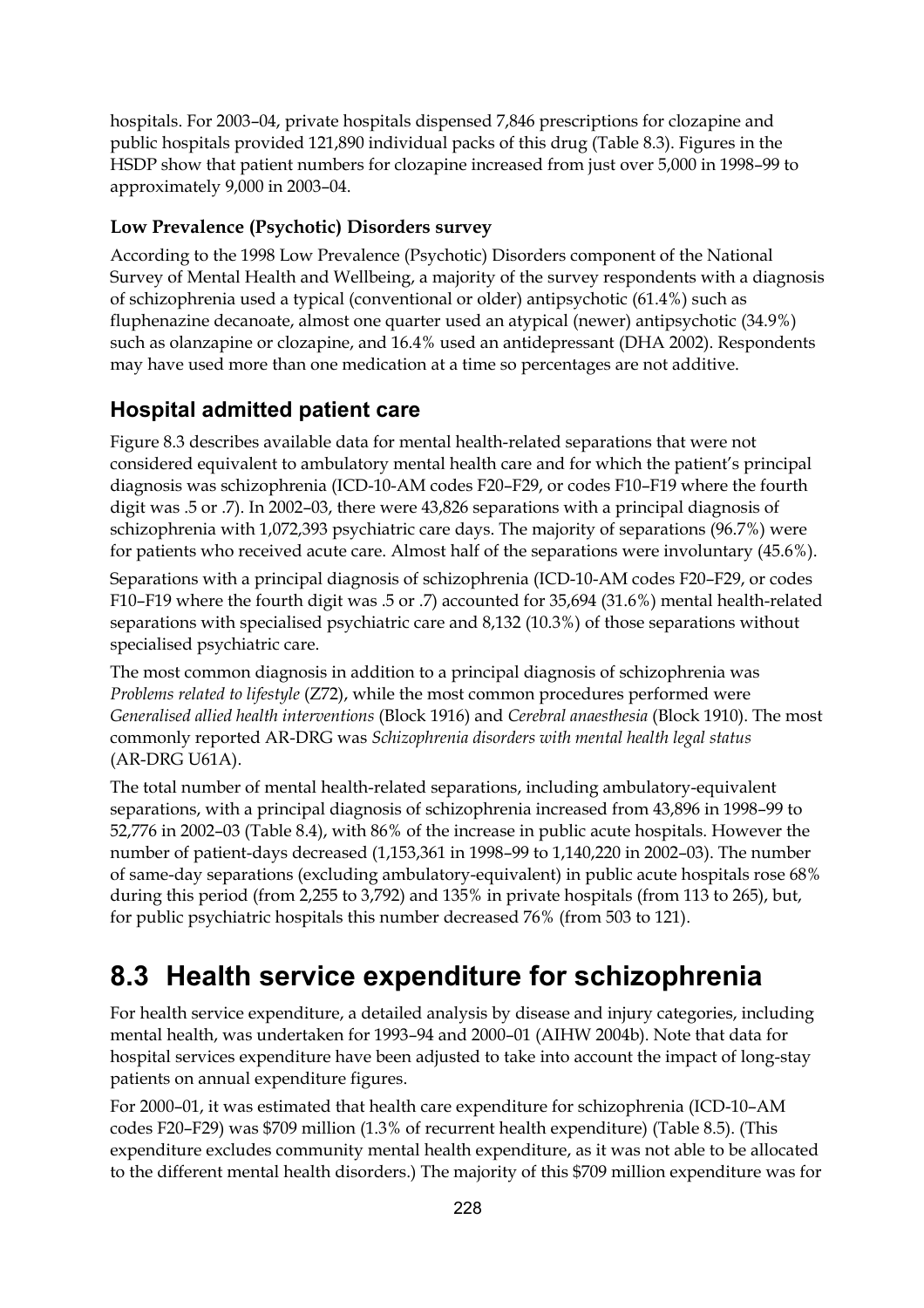hospital services (69% or \$489 million) such as admitted and non-admitted patients and inhospital private medical services, and for pharmaceutical services (16% or \$110 million).

In comparison, the health care expenditure for schizophrenia in 1993–94 (2000–01 prices) was estimated at \$408 million or 1.0% of recurrent health care expenditure. This was mostly for hospital services (82% or \$335 million). The proportion of expenditure on pharmaceutical services in 1993–94 was lower (2% or \$10 million) than in 2000–01.

This section focuses on health service expenditure for schizophrenia, but it is only part of the financial costs associated with this illness. There are also the indirect financial costs to people with schizophrenia, their families and the community. For 2001, the indirect costs of schizophrenia were estimated to total \$1,186.1 million, or \$31,857 per person with schizophrenia. These included loss of earnings (\$459.8 million), carer costs (\$88.1 million), absenteeism costs (\$27.8 million), payments for disability support (\$249.9 million), and prison, police and legal costs (\$51.8 million)(Access Economics, 2002).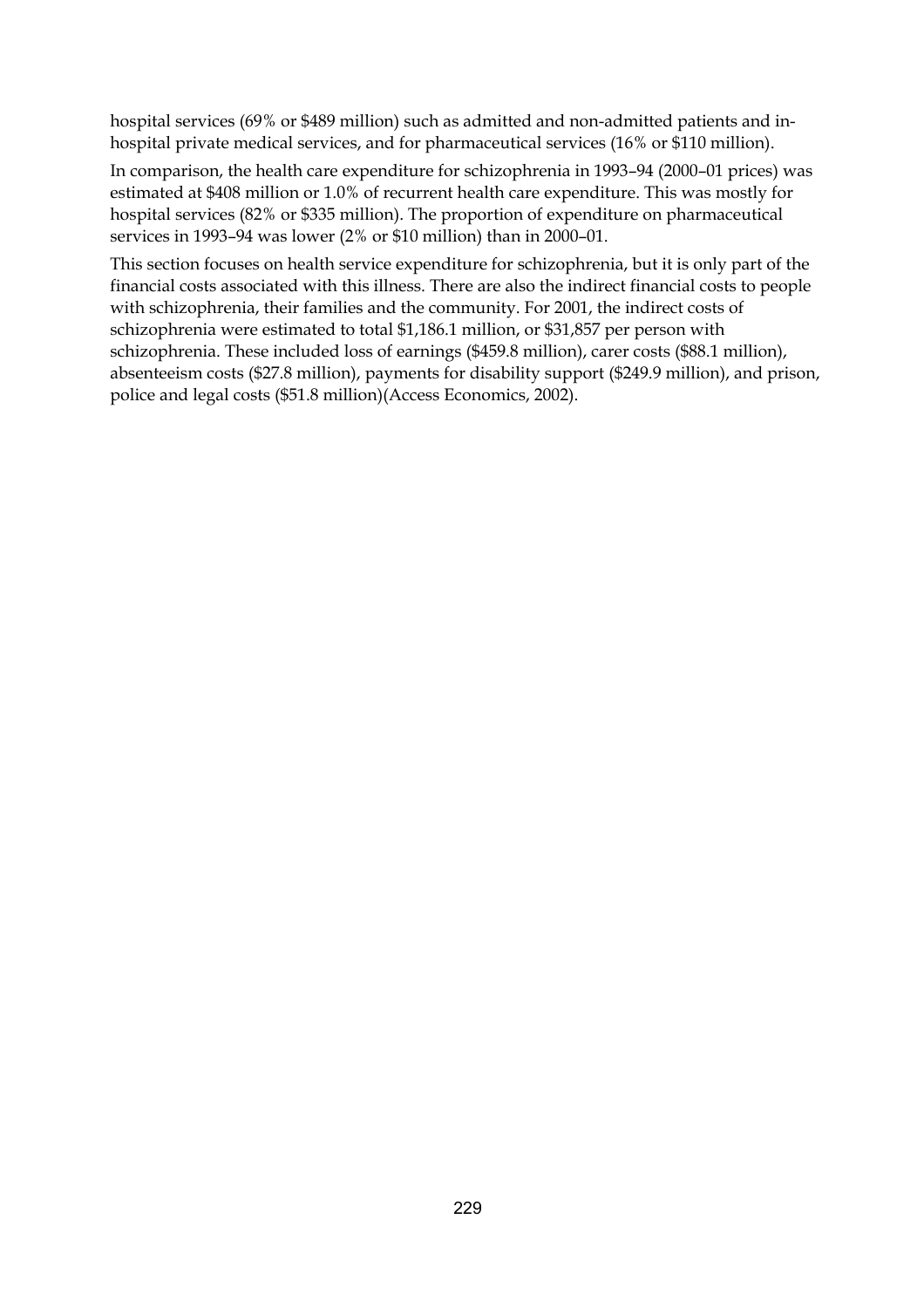|                      | Less than 15 years | $15 - 24$ years            | 25-34 years | 35-44 vears   | 45-54 years | 55–64 years | 65 years and over | Total <sup>(c)</sup> |  |  |  |  |
|----------------------|--------------------|----------------------------|-------------|---------------|-------------|-------------|-------------------|----------------------|--|--|--|--|
| Sex                  |                    |                            |             | <b>Number</b> |             |             |                   |                      |  |  |  |  |
| Males                | 1,691              | 150.438                    | 286,388     | 229,699       | 129.131     | 47.284      | 28,974            | 873,831              |  |  |  |  |
| Females              | 1,338              | 63,391                     | 118.278     | 132.627       | 116.063     | 68,932      | 59,296            | 560,546              |  |  |  |  |
| Total <sup>(c)</sup> | 3,392              | 214,018                    | 405,703     | 363,725       | 245.672     | 116,387     | 88,341            | 1,438,731            |  |  |  |  |
|                      |                    | Per 1,000 population $(d)$ |             |               |             |             |                   |                      |  |  |  |  |
| Males                | 1.0                | 135.3                      | 245.7       | 189.9         | 118.8       | 58.6        | 31.6              | 110.1                |  |  |  |  |
| Females              | 0.9                | 59.5                       | 100.9       | 108.8         | 105.8       | 87.0        | 51.3              | 69.5                 |  |  |  |  |
| Total <sup>(c)</sup> | 1.1                | 98.3                       | 173.5       | 149.8         | 112.5       | 72.8        | 42.6              | 89.9                 |  |  |  |  |

**Table 8.1: Community mental health care service contacts with a principal diagnosis of schizophrenia(a), by sex and age group, Australia(b), 2002–03** 

(a) Schizophrenia includes principal diagnoses of *Schizophrenia, schizotypal and delusional disorders* (F20–F29) and *Mental and behavioural disorders due to psychoactive substance abuse* (F10–F19, for .5 and .7 sub- categories only).

(b) Excluding Queensland who was unable to provide principal diagnosis for 2002–03.

(c) Includes service contacts for which sex and/or age group was not reported.

(d) The rate per 1,000 population is a crude rate based on the Estimated Resident Population, excluding Queensland, at 31 December 2002. Queensland was unable to provide principal diagnosis for 2002-03.

Note: These data should be interpreted with caution due to incomplete coverage and inconsistencies in the definition of a service contact used between jurisdictions. For more information refer to Appendix 2.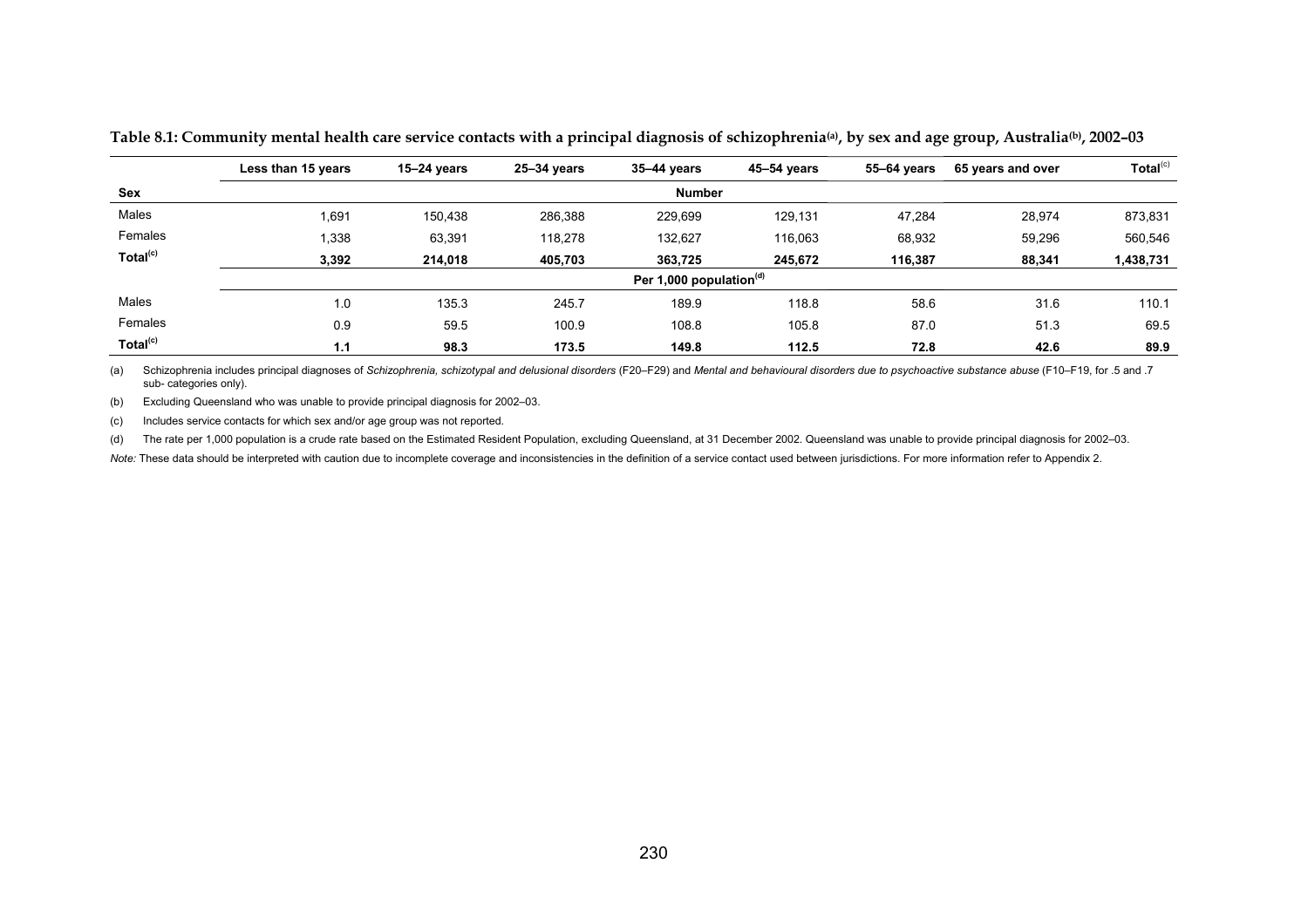|         | <b>NSW</b> | Vic      | Qld     | <b>WA</b> | <b>SA</b> | Tas   | АСТ   | <b>NT</b> | <b>Private</b><br>hospitals | <b>Public</b><br>hospitals | Total    |
|---------|------------|----------|---------|-----------|-----------|-------|-------|-----------|-----------------------------|----------------------------|----------|
| 1998-99 | 5,488.8    | 5,875.1  | 2.856.6 | 1.341.7   | 859.2     | 365.4 | 276.8 | 82.7      | n.a.                        | n.a.                       | 17,146.3 |
| 1999-00 | 6,382.3    | 6,986.7  | 3,639.4 | 1.620.0   | ,182.7    | 456.6 | 303.2 | 90.0      | n.a.                        | n.a.                       | 20,660.7 |
| 2000-01 | 6,867.8    | 7.972.4  | 4.006.6 | 1.704.9   | ,383.6    | 515.0 | 303.9 | 83.5      | 873.7                       | 21,963.8                   | 22,837.5 |
| 2001-02 | 7,770.1    | 8,968.7  | 4,376.6 | 1,817.9   | ,721.8    | 571.7 | 326.0 | 87.9      | ,705.0                      | 23,935.7                   | 25,640.7 |
| 2002-03 | 8,357.3    | 9.576.4  | 4.955.4 | 2,071.3   | .985.8    | 603.2 | 343.8 | 121.2     | .948.2                      | 26,066.1                   | 28,014.3 |
| 2003-04 | 9,298.7    | 10,389.3 | 5,844.3 | 2,134.3   | 2,110.6   | 636.5 | 334.3 | 156.7     | 2,241.8                     | 28,662.8                   | 30,904.6 |

**Table 8.2: Highly Specialised Drugs Program expenditure (\$'000) on clozapine, by state or territory, 1998–99 to 2003–04** 

n.a. Not available.

*Source:* DHA.

#### **Table 8.3: Highly Specialised Drugs Program: number of packs and prescriptions for clozapine, by hospital sector and state or territory, 2003–04**

|                            | <b>NSW</b> | Vic    | Qld    | <b>WA</b> | <b>SA</b> | Tas   | <b>ACT</b> | <b>NT</b>  | Total   |
|----------------------------|------------|--------|--------|-----------|-----------|-------|------------|------------|---------|
| <b>Public hospitals</b>    |            |        |        |           |           |       |            |            |         |
| Number of individual packs | 35,715     | 40,509 | 23,809 | 8,742     | 7,821     | 2,979 | 1,648      | 667        | 121,890 |
| <b>Private hospitals</b>   |            |        |        |           |           |       |            |            |         |
| Number of prescriptions    | 3,168      | 2,757  | 918    | 352       | 634       | 17    | .          | <b>COL</b> | 7,846   |

. . Not applicable.

*Source:* DHA.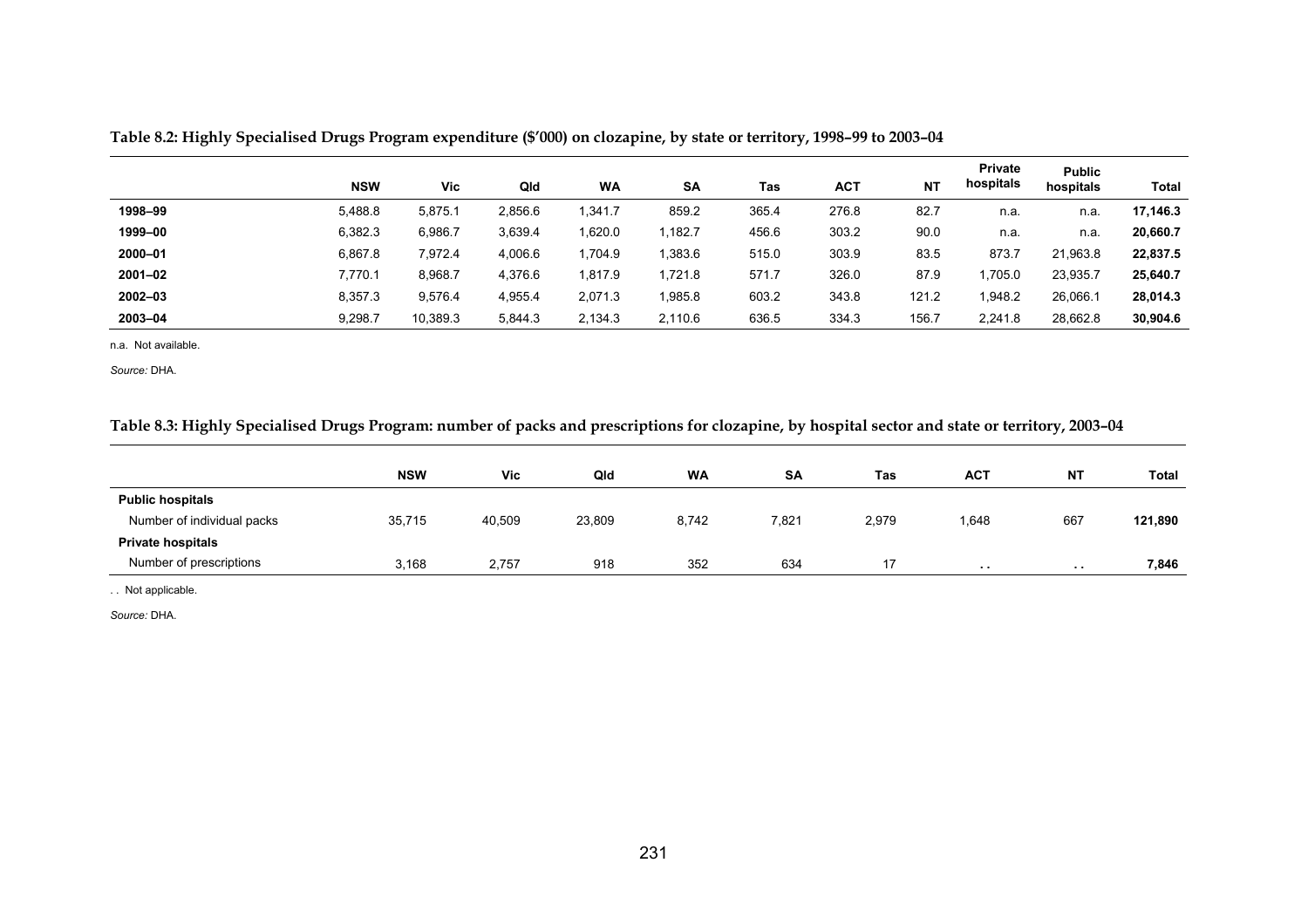|                                                               | 1998-99            |                         | 1999-00            |                  | 2000-01            |                  | $2001 - 02$        |                  |                    | 2002-03          |  |
|---------------------------------------------------------------|--------------------|-------------------------|--------------------|------------------|--------------------|------------------|--------------------|------------------|--------------------|------------------|--|
| Hospital and separation type                                  | <b>Separations</b> | <b>Patient-</b><br>days | <b>Separations</b> | Patient-<br>days | <b>Separations</b> | Patient-<br>days | <b>Separations</b> | Patient-<br>days | <b>Separations</b> | Patient-<br>days |  |
| <b>Public acute hospitals</b>                                 |                    |                         |                    |                  |                    |                  |                    |                  |                    |                  |  |
| Ambulatory-equivalent<br>admitted patient care <sup>(b)</sup> | 2,901              | 2,901                   | 3,089              | 3,089            | 2,795              | 2,795            | 2,779              | 2,779            | 2,712              | 2,712            |  |
| Other separations                                             |                    |                         |                    |                  |                    |                  |                    |                  |                    |                  |  |
| Same day                                                      | 2,255              | 2,255                   | 2,488              | 2,488            | 2,813              | 2,813            | 3,830              | 3,830            | 3,792              | 3,792            |  |
| Overnight                                                     | 25,360             | 421,353                 | 27,397             | 448,139          | 27,540             | 453,801          | 30,106             | 497,025          | 31,446             | 538,013          |  |
| Total                                                         | 27,615             | 423,608                 | 29,885             | 450,627          | 30,353             | 456,614          | 33,936             | 500,855          | 35,238             | 541,805          |  |
| <b>Public psychiatric hospitals</b>                           |                    |                         |                    |                  |                    |                  |                    |                  |                    |                  |  |
| Ambulatory-equivalent<br>admitted patient care <sup>(b)</sup> | 508                | 508                     | 467                | 467              | 81                 | 81               | 63                 | 63               | 264                | 264              |  |
| Other separations                                             |                    |                         |                    |                  |                    |                  |                    |                  |                    |                  |  |
| Same day                                                      | 503                | 503                     | 72                 | 72               | 140                | 140              | 159                | 159              | 121                | 121              |  |
| Overnight                                                     | 6,080              | 682,396                 | 6,055              | 643,355          | 5,603              | 383,594          | 5,812              | 580,848          | 5,632              | 538,738          |  |
| Total                                                         | 6,583              | 682,899                 | 6,127              | 643,427          | 5,743              | 383,734          | 5,971              | 581,007          | 5,753              | 538,859          |  |
| <b>Private hospitals</b>                                      |                    |                         |                    |                  |                    |                  |                    |                  |                    |                  |  |
| Ambulatory-equivalent<br>admitted patient care <sup>(b)</sup> | 3.895              | 3.895                   | 4,501              | 4,501            | 4,551              | 4,551            | 4,681              | 4.681            | 5,974              | 5,974            |  |
| Other separations                                             |                    |                         |                    |                  |                    |                  |                    |                  |                    |                  |  |
| Same day                                                      | 113                | 113                     | 185                | 185              | 227                | 227              | 220                | 220              | 265                | 265              |  |
| Overnight                                                     | 2,281              | 39,437                  | 2,433              | 41,649           | 2,721              | 51,826           | 2,738              | 66,720           | 2,570              | 50,341           |  |
| Total                                                         | 2,394              | 39,550                  | 2,618              | 41,834           | 2,948              | 52,053           | 2,958              | 66,940           | 2,835              | 50,606           |  |
| <b>Total</b>                                                  | 43,896             | 1,153,361               | 46,687             | 1,143,945        | 46,471             | 899,828          | 50,388             | 1,156,325        | 52.776             | 1,140,220        |  |

**Table 8.4: Number of separations and patient-days for separations with a principal diagnosis of schizophrenia(a), by hospital type, Australia, 1998–99 to 2002–03** 

(a) Schizophrenia includes principal diagnoses of *Schizophrenia, schizotypal and delusional disorders* (F20–F29) and *Mental and behavioural disorders due to psychoactive substance abuse* (F10–F19, for .5 and .7 sub- categories only).

(b) See Appendix 2 for definition of ambulatory-equivalent mental health-related separations.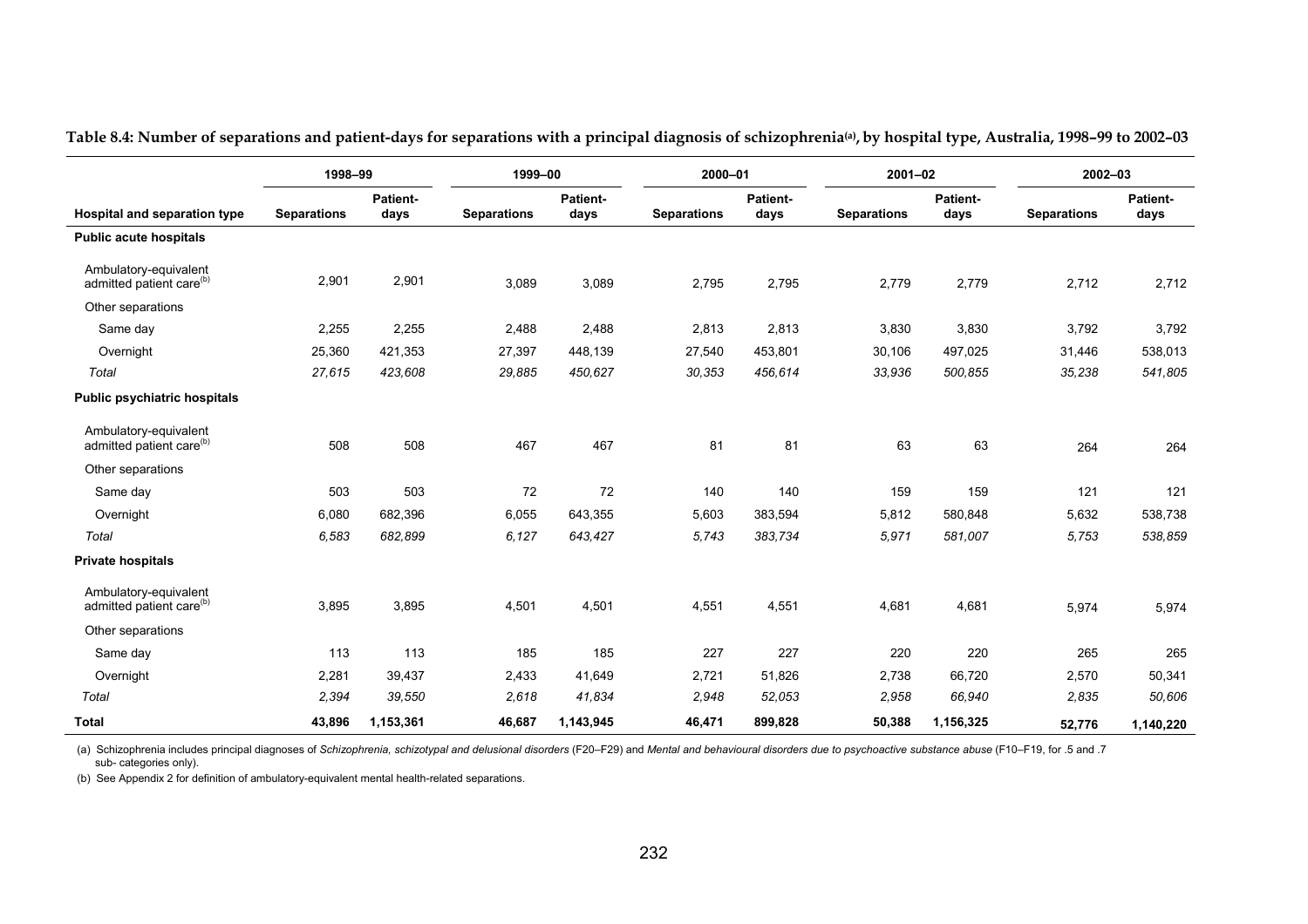#### **Table 8.5: Health system costs(a) of schizophrenia(b) in Australia, 2000–01 and 1993–94 (\$ millions)**

| Year              | Hospitals <sup>(c)</sup> | Aged care homes | Out-of-hospital<br>medical <sup>®</sup> | <b>Pharmaceuticals</b> | Other professional<br>services | Research | <b>Total expenditure</b> |
|-------------------|--------------------------|-----------------|-----------------------------------------|------------------------|--------------------------------|----------|--------------------------|
| 2000-01           | 489                      | 54              | ັ                                       | 110                    |                                |          | 709                      |
| $1993 - 94^{(e)}$ | 335                      | 24              | $\sim$<br>32                            | 10                     |                                |          | 408                      |

(a) Excludes expenditure on community mental health care.

(b) Includes ICD-10-AM codes F20–F29.

(c) Hospital costs include the costs of admitted and non-admitted patients and in-hospital private medical services.

(d) Out-of-hospital medical includes unreferred attendances, imaging, pathology and other medical.

(e) Expenditures for 1993–94 have been converted to 2000–01 prices by adjusting for health price inflation between 1993–94 and 2000–01.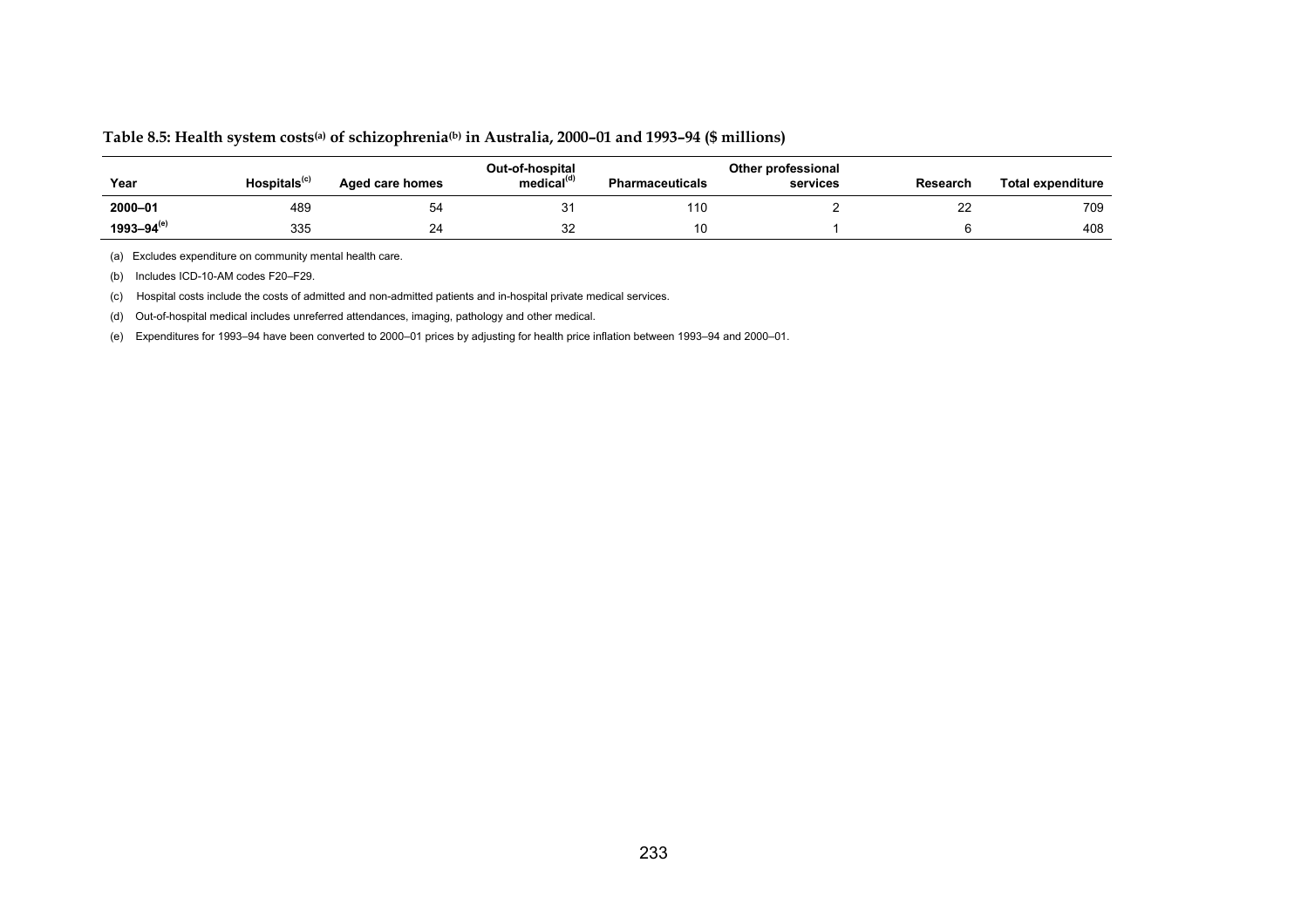

(a) Drug abuse:psychosis (P19004); Psychoses not otherwise specified: other psychotic, other psychosis (P98003, P98004). Schizophrenia includes ICPC-2 codes Schizophrenia (P72); Chronic alcohol abuse: resulting in psychosis, alcoholic brain syndrome or dementia (P15002, P15003, P15004);

(b) Expressed as rates per 100 encounters at which schizophrenia was managed ( $n = 517$ ).

(c) Expressed as rates per 100 schizophrenia problems managed (n = 519).

(d) Refers to any medication prescribed, supplied or recommended for patients with schizophrenia problems. **\***Includes multiple ICPC-2 or ICPC-2 PLUS codes.

*Source:* BEACH survey of general practice activity

**Figure 8.1: Data reported for general practice encounters at which schizophrenia was managed, BEACH, 2002–03**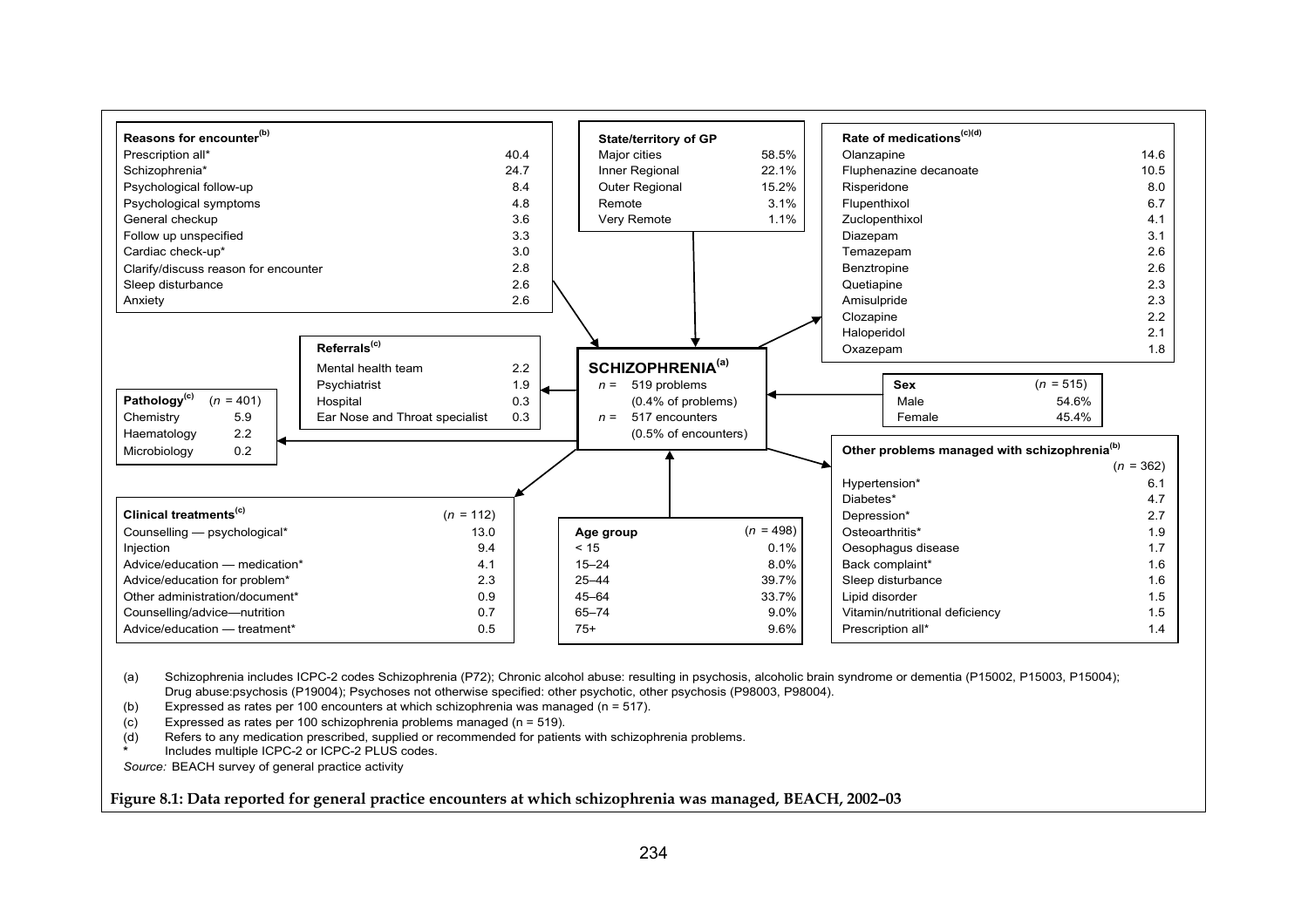

(a) Schizophrenia includes principal diagnoses for *Schizophrenia, schizotypal and delusional disorders* (F20–F29) and for *Mental and behavioural disorders due to psychoactive substance abuse* (F10–F19) where the fourth character of the ICD-10-AM principal diagnosis code indicates either 'psychotic disorder' or 'residual and late-onset psychotic disorder' (.5 or .7).

*Note:* Main abbreviations: W—with, W/O—without, Cat—catastrophic, CC—complication or comorbidity, O.R—operating room, ECT—electroconvulsive therapy, Procs—procedures, indep—independent.

#### **Figure 8.2: Data reported for ambulatory-equivalent mental health–related separations with a principal diagnosis of schizophrenia, all hospitals, Australia, 2002–03**